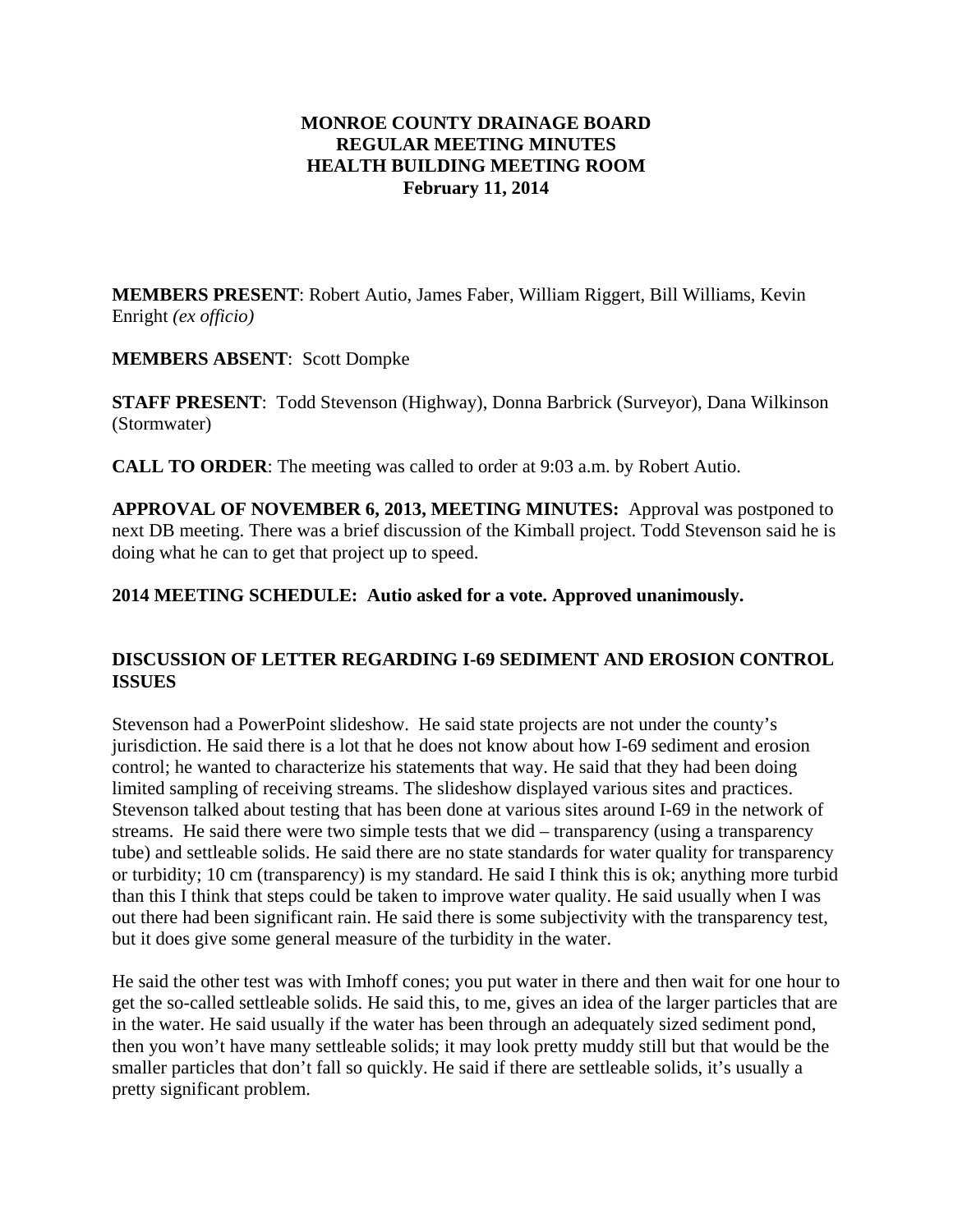He said even though there are not strict limits for turbidity, there are some narrative descriptions (from State water quality standards) and some of these I think could apply to any construction site, really. He said as far as I-69, obviously it's been a controversial project and that's one reason there has been so much attention to the off-site sediment. I do not think in general it's been any worse than any other construction project. He said probably the sediment and erosion control has been better than most INDOT jobs. He said this is just my opinion; they tried some things that they haven't tried before and they may not have worked out as well as they thought. He said again, just not knowing everything that's gone on between IDEM and INDOT. He said but once they've gotten so far into the project and then they find out it's not working so well, there is only so much that they can do to change things at that point; that's just my guess. He said it was not until really late June when there was some heavy rain when it became noticeable that there were problems with sediment and erosion control. He said there were two responses from INDOT at that point; their public response was denial but at the same time if you looked at the sites, they were definitely attending more to erosion control – spreading mulch, adding to stone berms and cleaning up sediment with vactor trucks.

The slideshow continued showing various sites and practices such as wood mulch berms, stone filter berms, rock check dams.

Stevenson said Rule 5 is "technology based" so if you have the practices in place you are ok as opposed to having to meet a water quality standard. He said at the same time I don't think we can divorce ourselves from what's happening in the receiving stream: if you see muddy water going off site then you need to go back and look at your practices.

Riggert asked did the rock filter berms have a piece of filter fabric. Stevenson replied not that I could see. Faber asked why did they put their site for staging in the low area. Stevenson said there is a lot that I do not know; it's not our project to oversee; I wonder if some better decisions could have been made there.

Dana Wilkinson also had a presentation. She said I just have a few slides; I know there has been some interest in what sites we are checking on. She talked about sites where the county has given out grading permits related to I-69. She said we of course anticipate more permits and inspections coming along as it travels north.

Stevenson said Plan Commission has written one letter already and is getting ready to write another letter. There was a discussion of DB writing a letter and to whom it would be sent and who would be copied on the letter. Stevenson said I thought I would write a unique DB letter just based on what I have observed and making some suggestions on things that I think could help. He said I am hoping that the next segment goes a little smoother in terms of sediment and erosion control.

Autio asked about any post construction data on water sampling. Stevenson said I can provide that information to you if you'd like to see it. He said as far as numeric values, you cannot always interpret how you think you might be able to. He said I went out in January after a rainfall and they had started some tree clearing; now when I look back at it, there was muddier